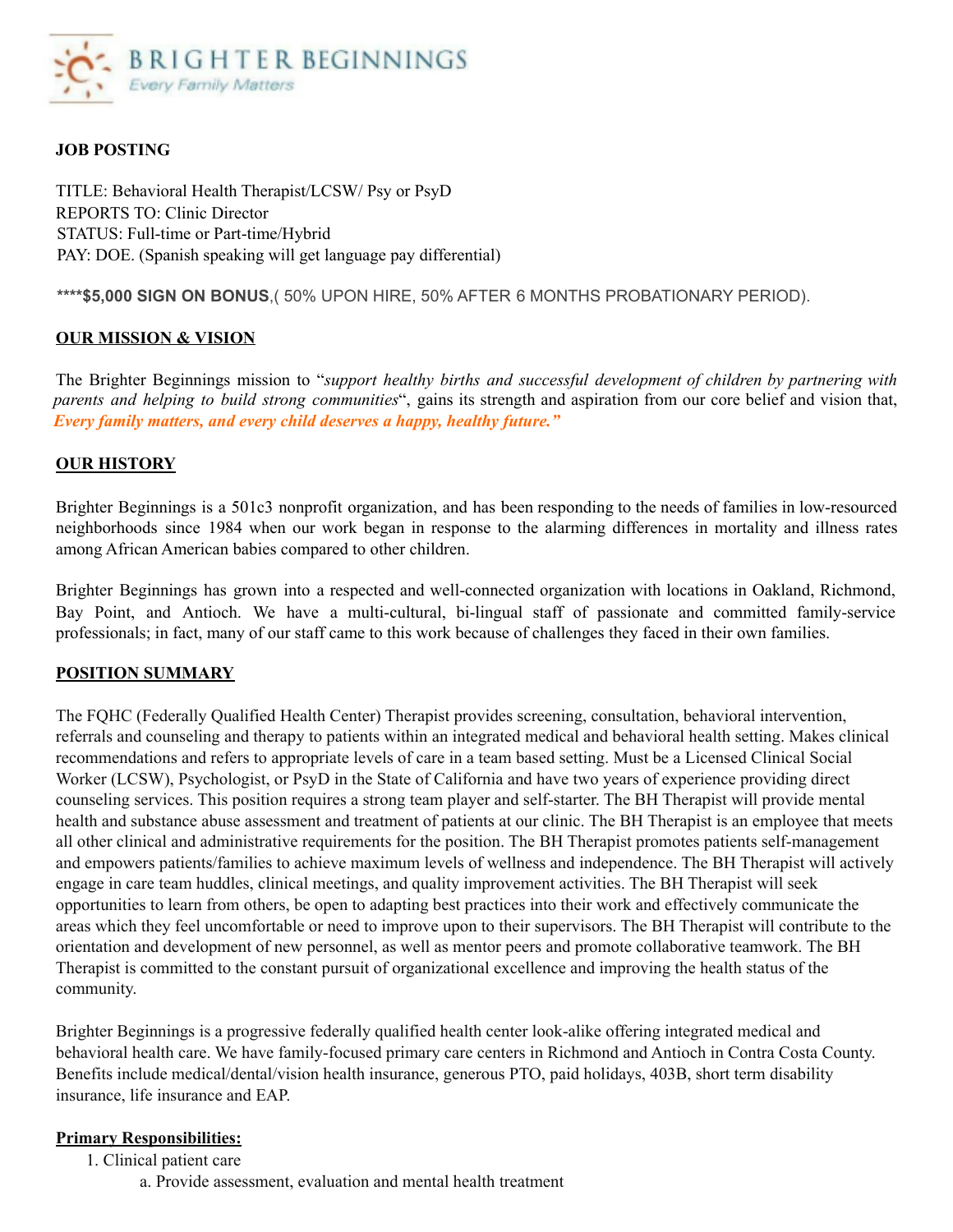- b. Provide individual and group therapy to promote overall wellness, in accordance with the treatment plan, within the 30 minute treatment model/ 12 sessions.
- c. Consult with medical providers on psychosocial issues patients bring to their medical appointments
- d. Triage both urgent and routine referrals from medical providers
- e. Collaborate with staff and providers to schedule patients for intake
- f. Engage in care team huddles in primary care departments
- g. Formulate client-centered treatment plans for assigned clients
- h. Undertake case management, advocacy, medication monitoring, emergency services, insurance companies, education referrals and consultation with other agencies as appropriate
- i. Collaborate with primary care, prescribing physician, emergency services, life skills educations and consult other agencies regarding each client
- 2. Communication and support
	- a. Prepare case presentations when indicated to the multi-disciplinary team
	- b. Provide feedback to medical providers on patients referred
	- c. Participate in Behavioral Health Department clinical and staff meetings and in other meetings as assigned
- d. Participate in scheduled supervision sessions with clinical and administrative supervisors 3. Administrative
	- a. Maintain professional licensure
	- b. Comply with all medical record keeping requirements for assigned caseload
	- c. Comply with productivity objectives
	- d. Prepare timely submission of all Electronic Health Record (E.H.R.) records required by the health center (i.e. visit notes, billing paperwork and prior authorizations as examples)
	- e. Schedule work hours and days in accordance with operational needs
	- f. Respond and contribute to data collection and other information gathering activities necessary for programs' evaluation, funding and development

# **QUALIFICATIONS:** JOB QUALIFICATIONS AND EXPERIENCE

- Licensed Clinical Social Worker (LCSW), Psychologist or PsyD with two years of related experience and/or training. Bi-lingual in Spanish is highly desired.
- $\bullet$  Two + years of experience in a mental health/medical/social service setting providing assessment counseling/therapy and crisis intervention services
- Minimum expectations:

Demonstrated ability to keep accurate and complete charts, client records, required data forms and processes.

Demonstrated ability to perform additional duties such as facilitating client support groups, individual or group counseling, health education, child development activities and/or training.

Demonstrated ability to represent the agency in a professional manner with collaborative groups. Demonstrated ability to use cultural humility in working with diverse/low income and immigrant communities.

Multi-tasking, ability to manage multiple clients' needs simultaneously

Experience with Medi-Cal charting and coding is strongly preferred but not required

Experience with Electronic Health Records is strongly preferred but not required

Well versed in mandated reporting laws, child development, family systems, integrated behavioral health systems, stages of change, and co-occurring mental health and substance use/abuse conditions

## **SUPERVISORY RESPONSIBILITES**

This position may supervise behavioral health interns and volunteers.

## **CERTIFICATES, LICENSES, REGISTRATIONS**

Must have completed coursework and have a current license in California.

## **LANGUAGE SKILLS**

● Ability to read, analyze, and interpret common scientific and technical journals, financial reports, and legal documents. Ability to respond to common inquiries or complaints from clients, regulatory agencies, or members of the business community. Ability to write speeches and articles for publication that conform to prescribed style and format. Ability to effectively present information to top management, public groups, and/or boards of